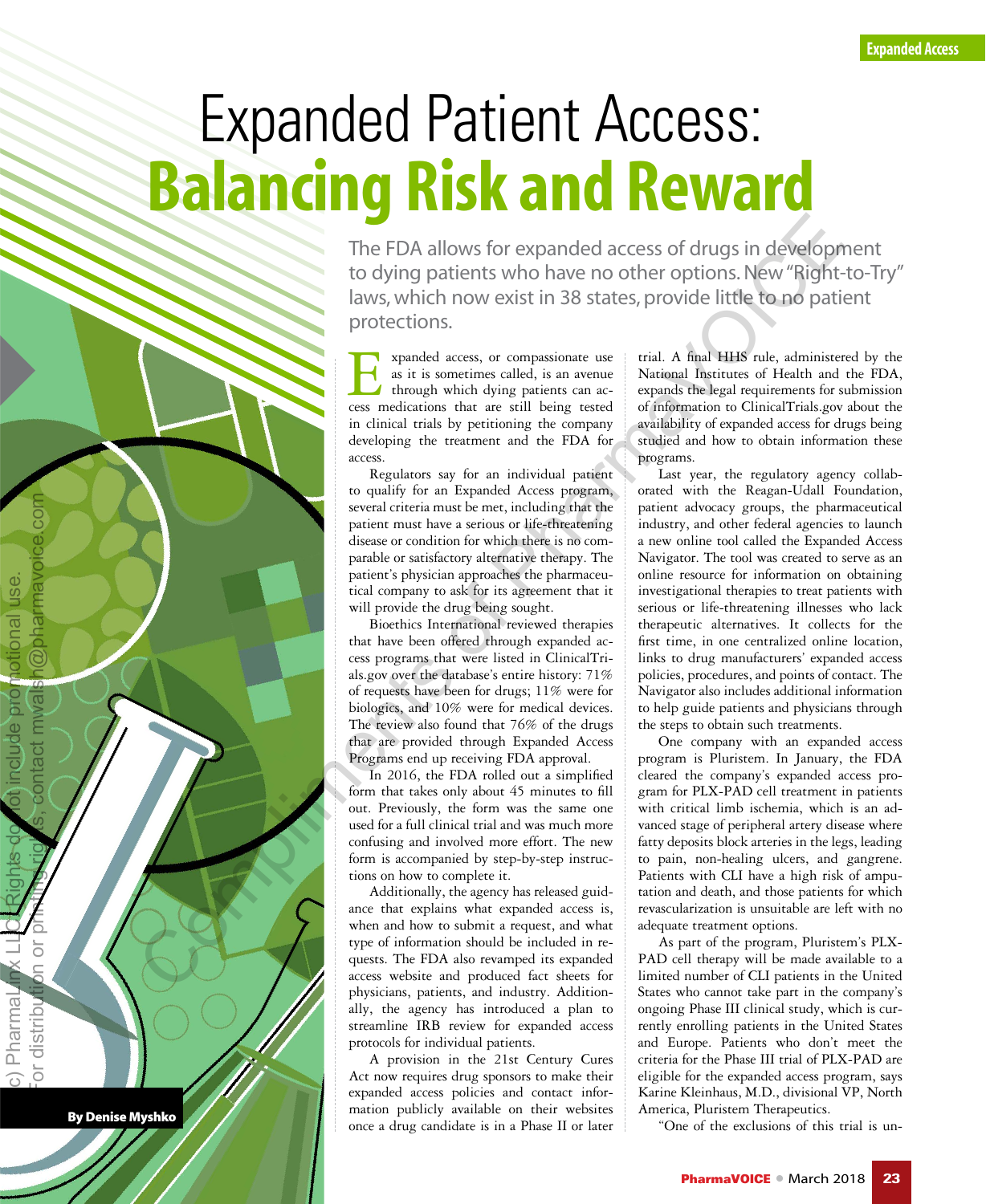Expanded access programs can be used as sources of real-world evidence, but they're not being used that way.

DR. JENNIFER MILLER NYU School of Medicine and Bioethics International



controlled diabetes, so these patients wouldn't be recruited for the study," she says. "We don't want to siphon people from the trial because the trial is the way to determine if a drug works for the whole population."

The company's PLX-PAD in CLI has been selected for accelerated approval pathways in both regions, including the FDA's Fast Track Designation and the European Medicines Agency's Adaptive Pathways program.

### **Right-to-Try Laws**

In 2017, the Right-to-Try movement state laws that provide access to investigational drugs — picked up steam. Today, 38 states have laws on their books that give patients access to drugs before they are approved by the Food and Drug Administration. The U.S. Senate has approved a Right-to-Try bill, although the effort has stalled in the House. Designed by the libertarian think-tank the Goldwater Institute, Right-To-Try laws allow terminally ill Americans to try medicines that have completed Phase I of the FDA approval process.

Proponents of Right to Try say FDA red tape and government regulations restrict access to promising new treatments, claiming that it takes doctors 100 hours to complete the application process for FDA approval.

It all sounds good — seriously ill patients with no other options may want the opportunity to try something that isn't yet proven but some experts we spoke with express concern about these laws. The concern is that Right-to-Try laws take regulatory oversight out of the equation, allowing patients to appeal directly to the drug manufacturer.

Our experts worry about safety and lack of oversight without the controls of the FDA. Even some patient organizations — such as the National Organization for Rare Disorders and the Association of Clinical Research Organizations — oppose the laws, primarily because of a concern for safety.

"The Right-to-Try laws eliminate the role of the FDA and that is a concern because the FDA provides important oversight of experimental use of drugs," says Linda Pissott Reig, co-chair of the bio-section of the law firm Buchanan Ingersoll and Rooney.

Jennifer Parr, engagement manager at Trinity Partners, says through the FDA's expanded access program, an institutional review board looks at the application and considers the patient and the product and the benefit and risks to the patient.

"The risk review piece is missing in the Right-to-Try laws," she says. "The worry is that there could be patients who may not understand the full risk and benefit profile of a product."

Ms. Parr also points out products eligible under the Right-to-Try laws only have to have cleared Phase I, so no efficacy data have been established.

"There is an argument to be made that the patient can't make an informed decision around the risks and the benefits because these drugs are being used so early," she says. "There are a lot of arguments about whether Right-to-Try is giving false hopes or are setting patients up to have negative consequences that they're not even aware of."

Jennifer Miller, Ph.D., assistant professor of NYU and founder of Bioethics International, says Right-to-Try laws alone don't improve the ability of patients to access investigational drugs; these laws likely increase risks without benefits.

"Why would we want to bypass the FDA, when it efficiently approves 99% of expanded access requests?" she asks.

The FDA understands there are patients who are fighting serious or life-threatening diseases who want the flexibility to try new therapeutic approaches, including access to investigational medical products, says Sandy Walsh, who is with the office of media affairs at the FDA. "For more than 20 years, the



For a company, a benefit of expanded access programs is the opportunity to get real-world data.

DR. KARINE KLEINHAUS Pluristem Therapeutics

FDA has been committed to ensuring that the Expanded Access program works well for patients, and we have recently made significant improvements to its functioning and efficiency by streamlining the process for requesting Expanded Access, introducing a shorter form for physicians to fill out and providing updated, helpful resources to patients and physicians,' she says.

The FDA receives more than 1,000 applications annually for expanded access to treat patients with investigational drugs and biologics. The FDA authorizes 99% of these requests. Emergency requests for individual patients are usually granted immediately over the phone and non-emergency requests are generally processed within a few days.

In 2017, FDA Commissioner Scott Gottlieb, M.D., testified that the FDA makes meaningful changes in about 10% of applications for expanded use to enhance patient safety. For example, modifications may be made to adjust dosing amounts, increase safety monitoring, and bolster informed consent.

Ms. Reig points out that without the federal government acting, state Right-to-Try laws remain somewhat ineffective in achieving the purpose that they are seeking to achieve, which is to make it easier for patients to access these medications.

"The Senate's proposal is an effort to remove the FDA from the process and permit patients, doctors, and drug companies to determine on their own whether an experimental treatment can be used in a particular patient,' she says. "But FDA-mandated patient safeguards are important. If we move too aggressively, the line between approved drugs and investigational treatments will blur. Patient safety, plus the promise of new medicines built